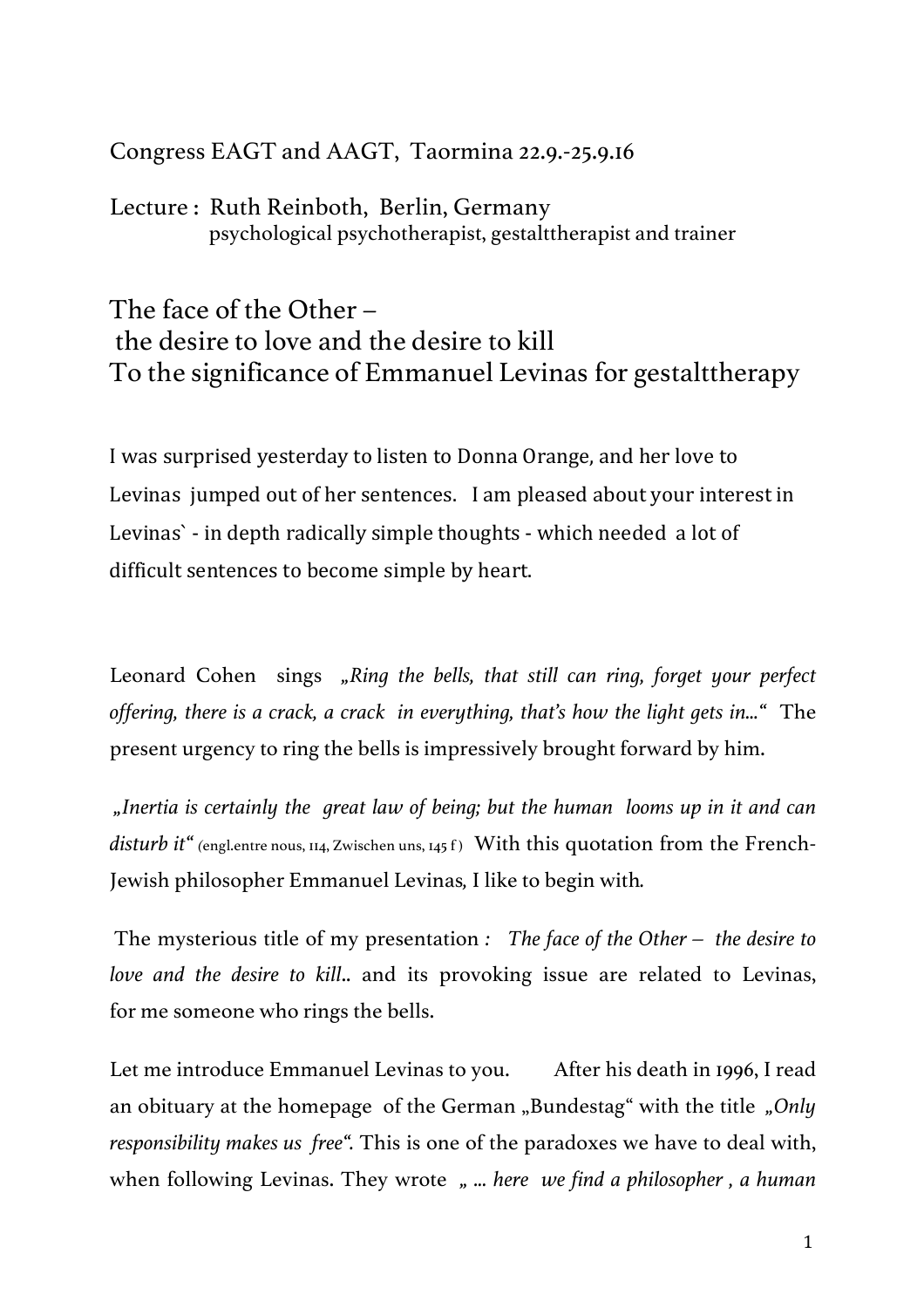*being, who found joy of life, sensuality, eros, love just in the presence of weakness, mortality, powerlessness, violence, also in his personal coping with the holocaust." (Schönherr-Mann, my translation)*

Levinas was born in Lithuania in 1906 and grew up with the Talmud and the Russian literature from Dostojewski to Tolstoi. He developed his theory on the background of his experiences of the Russian revolution, of his being a soldier of France in the Second World War, and of the Holocaust, which he and his wife survived while all the other members of his family were murdered by the Nazis.

Levinas lived and worked in France. The phenomenology of Husserl, who had been his important teacher, and the ontology of Heidegger became the background of his philosophical life-long work.

Today he is internationally known as one of the most important philosophers of the 20th century. His radical humanism of the Other and his Ethics as First Philosophy have influenced many following philosophers. In Cohen's words, Levinas himself and his philosophy is a crack - not only in the history of philosophy.

I shall talk now about some aspects of his work, which solicited a strong response in me, and which I found nourishing for my life and work as a gestalttherapist and trainer .

### I. The othernesss of the Other – Totality and Infinity

A crack breaks all totalities: With totality as a closed system, Levinas describes the permanent returning from the I to me, where the other is taken in and over. The other, he argues, then is no longer the other, but an extension of the I.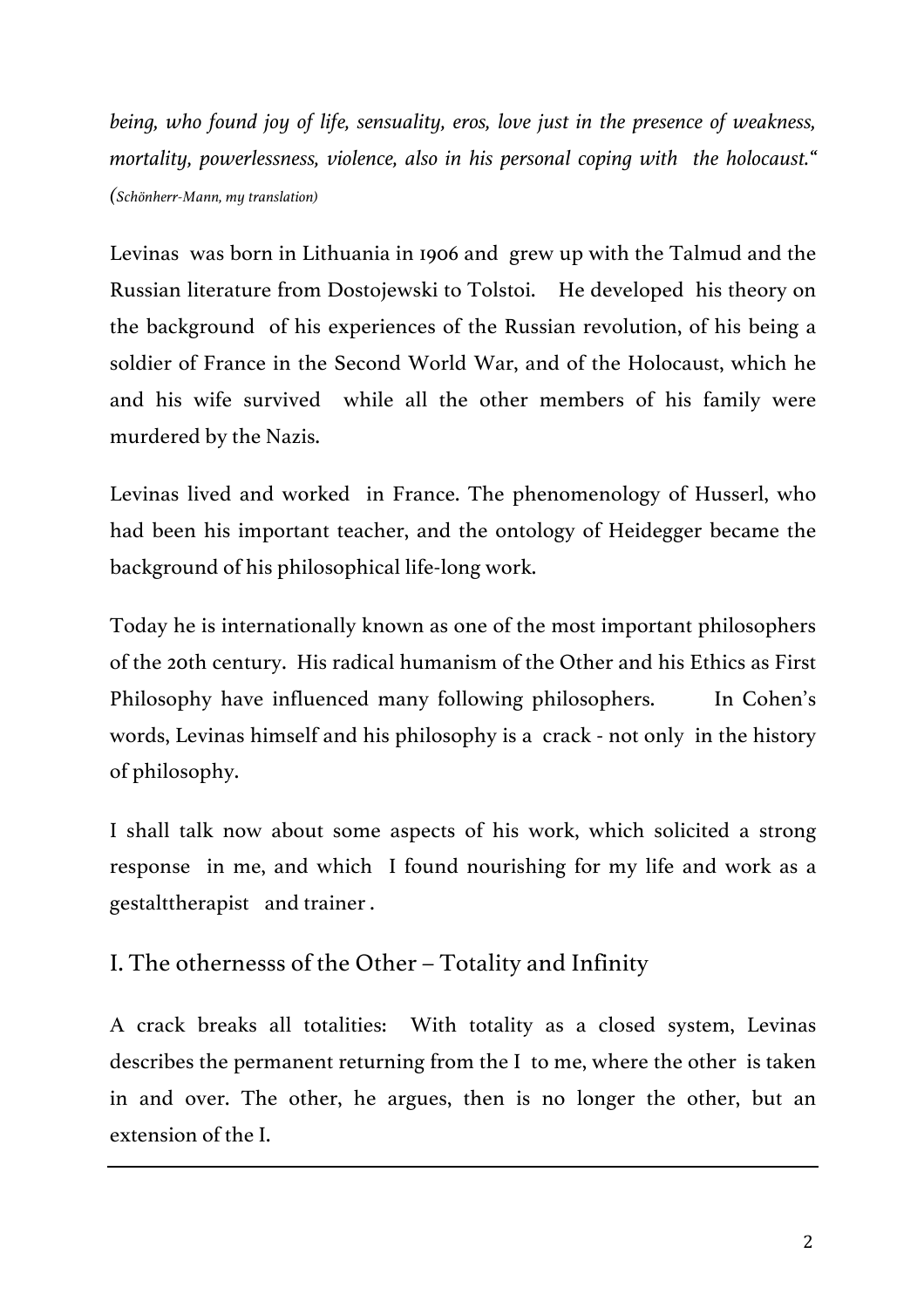*"Totality – the I, that always returns back home, is contrasted by the idea of Infinity in us, To have the idea of Infinity it is necessary to exist as separated. ... It is not the insufficiency of the I that prevents totalization, but the Infinity of the Other..",* he says*.* The Other breaks through forms, is a *" pure hole in the world....without any form, he is the nude, the stranger, the orphan, the widow,. (engl.TO 44) .* These are the metaphorical and not only metaphorical sentences of Levinas. Today we are again confronted with their quite close reality.

Infinity is the inexpressible, he describes it as trace that shines through poetry, through music, through art – a trace that expresses itself especially in the face of the Other, more exactly as the face of the Other.

With this central notion of Levinas I shall continue.

## II. The face of the Other – nudeness and vulnerability

*"The face resists possession, resists my powers ... the face speaks to me and thereby invites me to a relation incommensurate with a power exercised, be it enjoyment or knowledge." ..."The idea of Infinity, revealed in the face, does not only require a separate being: the light of the face is necessary for separation. (engl TO 197 ff)*  The face is an opening to the infinity of the Other. It is at the same time the visible and the invisible face, neither true face nor mask. (vgl.Finkielkraut,33ff) In its absolute vulnerability, it expresses itself especially through its defenseless eyes.

With this rather hard to chew sentences I come to my main issue:

The face awakens the desire to love and the desire to kill as double-faced sphinx.

I start with Eros: *"Before Eros there was the face; Eros itself is possible only between faces"( engl.entre nous)* Levinas says in wonderful words *: The whole body – a hand or a curve of the shoulder – can expess as the face. (TO dt, 383, engl. 262)*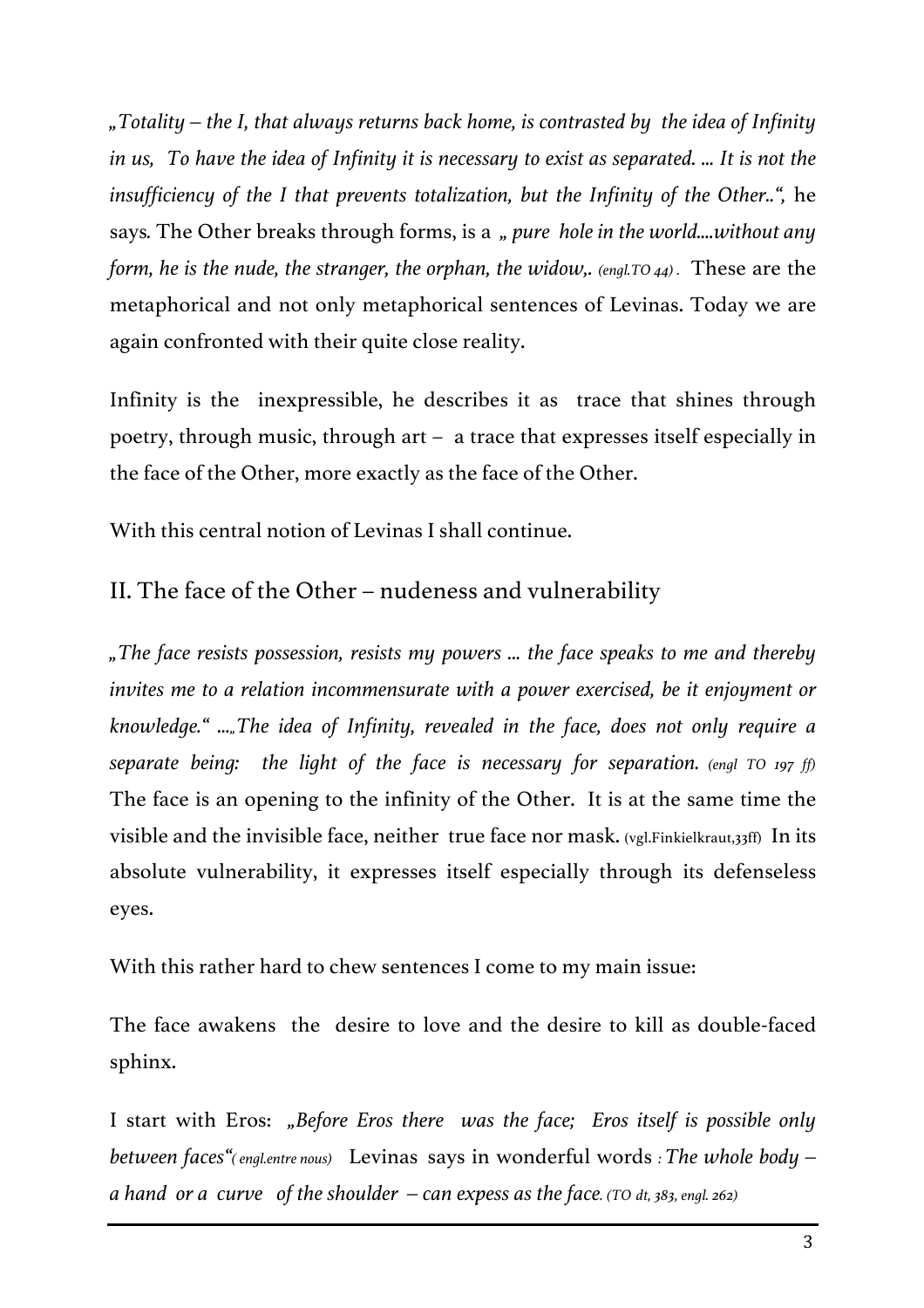Here we are in the middle of his famous phenomenology of the eros*.*

III. Communication in Eros - need and desire.

Levinas talks about a communication in eros. He discriminates between need and desire : the joyous fulfilment of our needs , he calls it *happy dependency,*  is a prerequisite for an opening to the otherness of the Other.

This is an interesting idea, starting from needs as our sensual basis. But the satisfaction of our egoistic needs still leaves us hungry and isolated. The awakening of a desire for the nonavailable Other is not the result of a deficiency, but of a fullness . It is a desire for the "*wonder of stepping out of oneself."(Difficile liberte,p.63,my translation)* The ambiguity of love as "...*simultaneity of need and desire, of concupiscence and transcendence...constitutes the originality of the erotic, (TO 254/55)* 

*"It is only by showing how eros differs from possession and power that I can acknowledge a communication in eros... It is neither a struggle, nor a fusion, nor a knowledge....it is a relationship with alterity, with mystery ...* Also *.....sexuality is in us neither knowledge nor power, but the very plurality of our existing.... I have access to the alterity of the Other from the society I maintain with him, and not by quitting this relation in order to reflect on its terms. Sexuality supplies the example of this relation, accomplished, before being reflected on (TO, 170, engl. 121)* 

And here the other side: The naked face also invites an act of violence. I shall talk now about the

### IV. The attempt to extinguish the face – the desire to kill

Levinas contrasts the nudeness in the KZ`s with erotic nudeness. According to his analysis of the aggression of the Nazi machinery of extinction, hate and murder are going back to this face. Here the forced nudeness of the naked bodies crowded together in order to extinguish the face, effective in the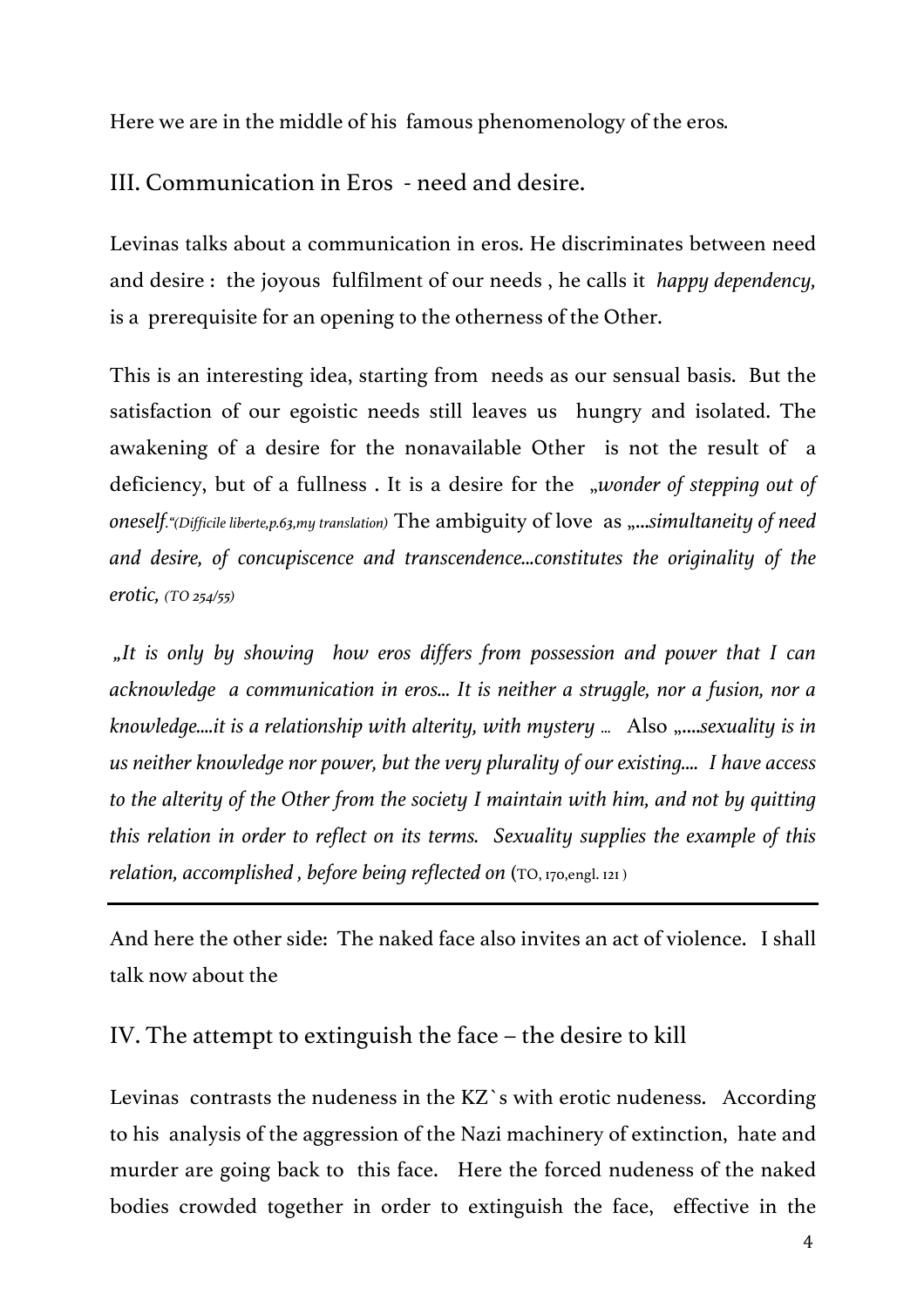indifference towards the mass of flesh, to which the subject is degraded. There the nudeness of the body in the erotic contact, where the whole body, the whole skin become face. (vgl. Finkielkraut, The wisdom of love)

The face, on the other hand, "... *calls a halt to my violence and paralyzes it through its call* (TO 420)*, Infinity, stronger than murder, already resists us in his face,*  is his face, is the primordial expression, is the first word: "you shall not commit *murder*"(TO,199) he says....., *there is here a relation not with a very great resistance, but with something absolutely other: the resistance of what has no resistance – the ethical resitance."(TO, 199)*

*"Murder, it is true , is a banal fact: one can kill the Other; the ethical exigency is not an ontological necessity."* (86/87 Ethics and Infinity*)* 

What has the double-faced Sphinx , the face of the Other to do with me, with us ? Does the vulnerable face of the Other call us ? Do we listen ?

### V. The violence in our intimate and professional relationships

For most of us, also for me, it is not easy not to take advantage of my Other, not to manipulate by threat and withdrawal, by withholding my love.

My experience is that just the vulnerability of the Other provokes either my cruelty or my mercy. Who does not know cruel impulses towards the ones we love , while they would need our affectionate attention?

Not taking advantage of our positional power as therapists is not easy, too. Realizing and admitting our encroachments as well as our shame help our clients to admit theirs and thus enable proximity. The face of the Other confronts us with our self-satisfaction, and puts us in direct contact with our shame..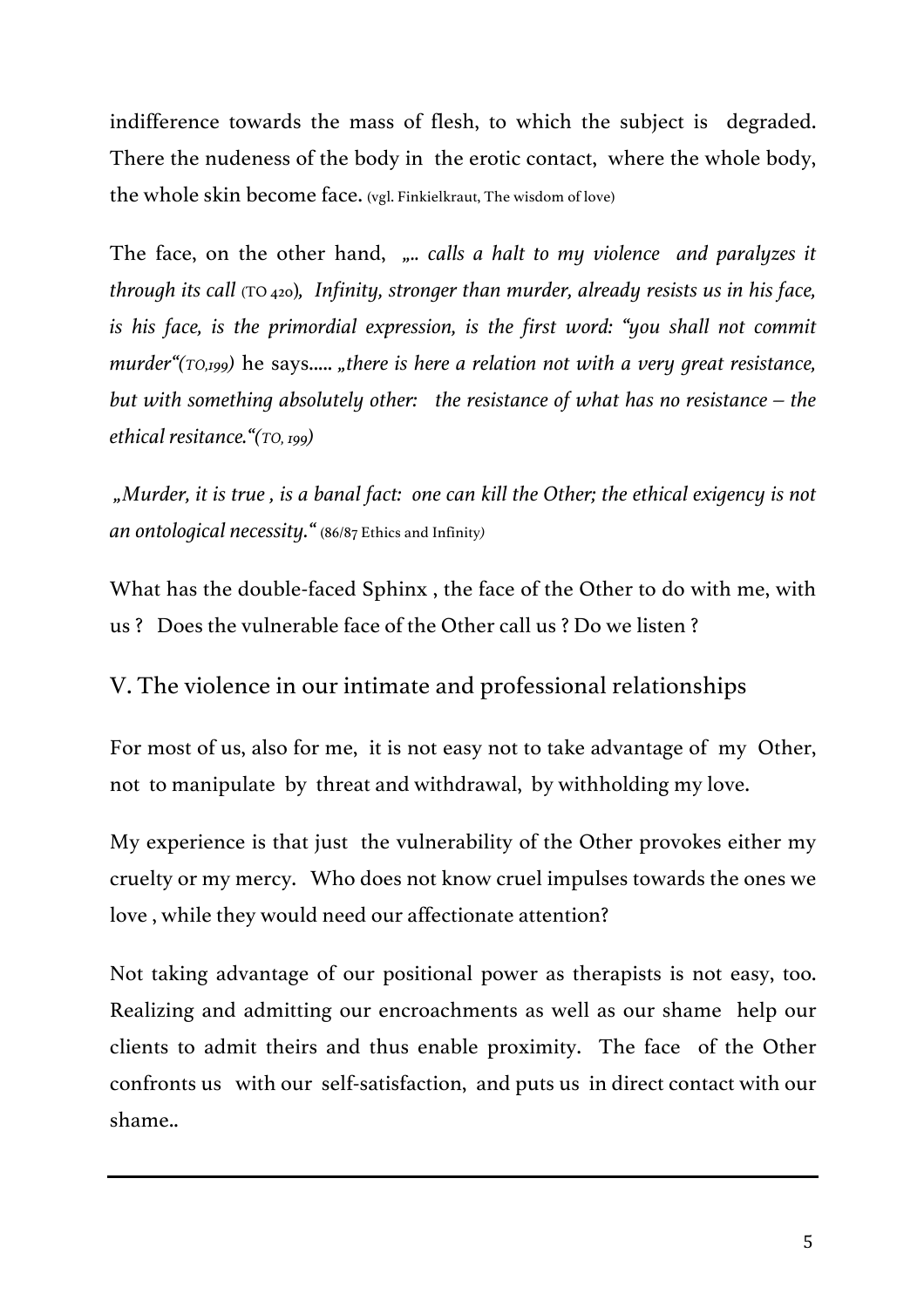VI. The priority of the Other - a central concern of Levinas**`** ringing the bells:

If we talk about intersubjectivity, we are familiar with the I-Thou of Martin Buber. I want to add an Thou-I, as the call of the face could be seen. Levinas "Thou-I" instead of Buber's "I-Thou" for him is not symmetrical, as it is for Buber. : When I say "thou" to an I, to a me, according to Buber I would always have *that me before me as the one who says* "Thou" to me. Consequently, there would be *a reciprocal relationship. According to my analysis, on the other hand, in the relation to the face, it is asymmetry, that is affirmed: at the outset I hardly care what the other is with respect to me, that is his own business.; for me, he is, above all, the one I am responsible for.(entre nous, p.105,Zwischen uns, S. 134)*

We therapists seem to give priority to the Other - but how are we fixing ourselves to righteousness? What keeps us from being humble, merciful in front of the helplessness, weakness and mortality of the Other ?

Maybe our communication fails in that we think we know things better and influence the other violently. Violent is also our tendency to explain out of our seemingly better knowing, We take a place of being superior also with our well understanding of the other.

All that means not being-for- the-other face to face.

At last I want to insist :

VII. There is space and time for a crack, the breaking in of the face as the absolute otherness of the Other.

The primordial responsibility for the Other, in the words of Levinas, obliges us to be for him . That would be a admitting our weakness, our passivity - a